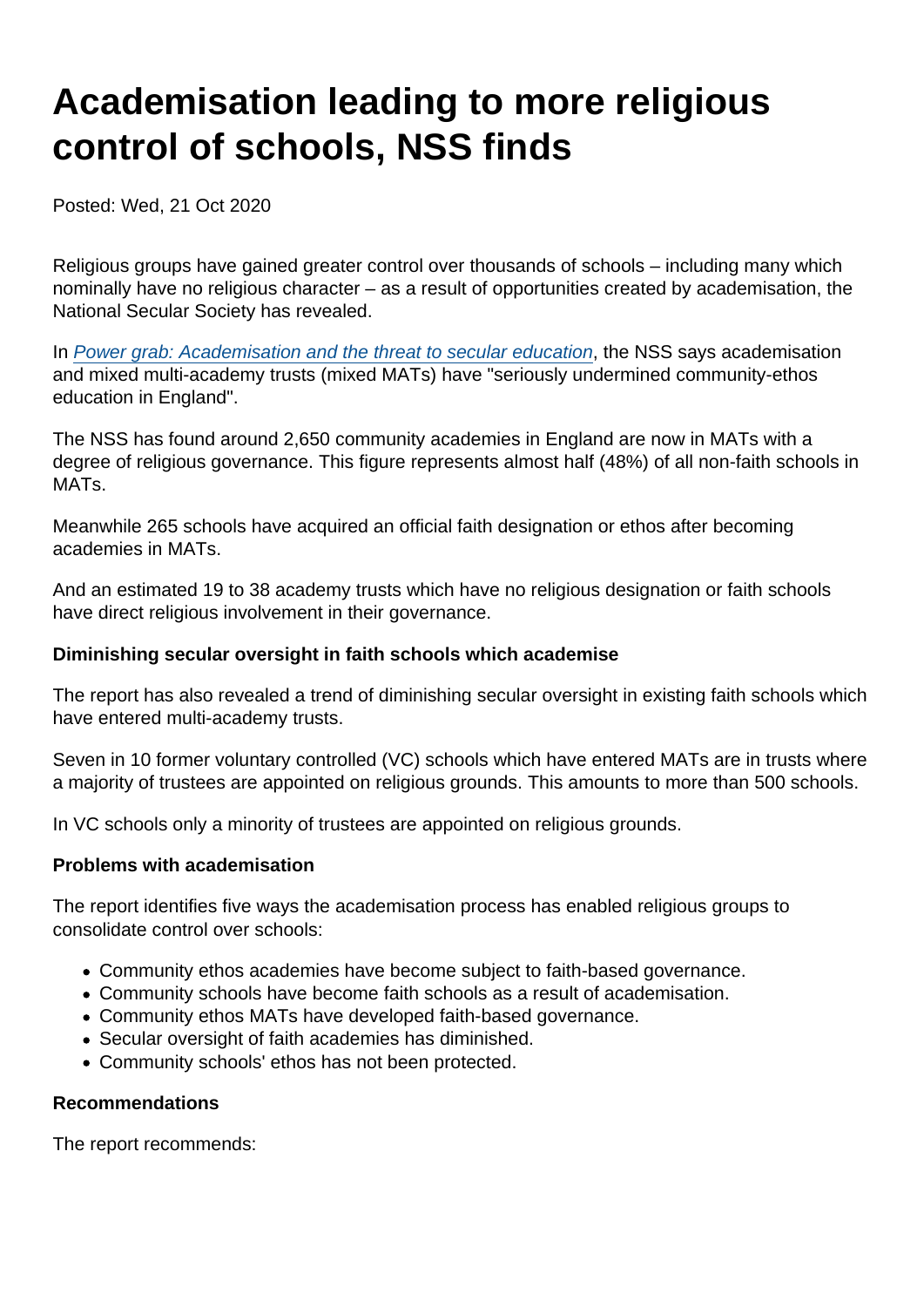- [Increasing transparency over which trustees and governors are appointed on religious](https://twitter.com/intent/tweet?url=https://www.secularism.org.uk/faith-schools/academisation&text=**Power+grab:+Academisation+and+the+threat+to+secular+education**+Please+read+and+share+this+new+report,+exposing+how+religious+groups+are+expanding+their+influence+over+thousands+of+schools+through+academisation.&via=NatSecSoc) grounds and which are appointed through a secular process.
- A review of faith-based governance in non-faith academies and new guidance to strengthen the protection of their community school ethos.
- Strengthening the role of school communities over academisation decisions.
- Reversing the assumption that community schools should compromise on their secular governance structures, rather than faith schools compromising on theirs.

#### NSS comment

NSS head of education Alastair Lichten said: "Opaque academisation processes have substantially expanded religious groups' role in schools, making those responsible for children's education less accountable to society as a whole.

"With little public attention or debate, large swathes of England's education system have come under religious governance, while secular democratic oversight has diminished. An unhealthy bias towards religious schooling is undermining efforts to keep schools secular, and to check the extent of religious groups' control over faith schools.

"Our report recommends a series of practical steps which the government can take to address this in the short term. But it also notes that the best long-term solution would be to roll back faith-based education, so all state schools serve their communities equally and fairly – regardless of residents' religion or belief."

[Read more and download the full report on our dedicated page.](https://www.secularism.org.uk/faith-schools/academisation.html)

[Discuss this on Facebook.](https://www.facebook.com/NationalSecularSociety/posts/3423344254400568)

\*\*Power grab: Academisation and the threat to secular education\*\* Please read and share this new report, exposing how religious groups are expanding their influence over thousands of schools through academisation. Share the report on Twitter

### Join our national campaign against faith schools

We campaign for an inclusive and secular education system free from any form of religious privilege, partisanship, proselytization or discrimination. Please consider a donation, from as little as £1 a month, to help support our work in this area.

P.S. make sure to check out the related campaigns below.

- [Find out more](https://www.secularism.org.uk/faith-schools/)
- [Donate](https://www.secularism.org.uk/donate.html)
- [Share on What's App](whatsapp://send?text=http://www.secularism.org.uk/news/2020/10/academisation-leading-to-more-religious-control-of-schools-nss-finds?format=pdf)
- [Share on Facebook](https://www.facebook.com/sharer/sharer.php?u=http://www.secularism.org.uk/news/2020/10/academisation-leading-to-more-religious-control-of-schools-nss-finds?format=pdf&t=Academisation+leading+to+more+religious+control+of+schools,+NSS+finds)
- [Share on Twitter](https://twitter.com/intent/tweet?url=http://www.secularism.org.uk/news/2020/10/academisation-leading-to-more-religious-control-of-schools-nss-finds?format=pdf&text=Academisation+leading+to+more+religious+control+of+schools,+NSS+finds&via=NatSecSoc)
- [Share on Email](https://www.secularism.org.uk/share.html?url=http://www.secularism.org.uk/news/2020/10/academisation-leading-to-more-religious-control-of-schools-nss-finds?format=pdf&title=Academisation+leading+to+more+religious+control+of+schools,+NSS+finds)
- [Subscribe to RSS Feed](/mnt/web-data/www/cp-nss/feeds/rss/news)

Tags: [Academisation](https://www.secularism.org.uk/news/tags/Academisation), [Education](https://www.secularism.org.uk/news/tags/Education), [Faith Schools](https://www.secularism.org.uk/news/tags/Faith+Schools)